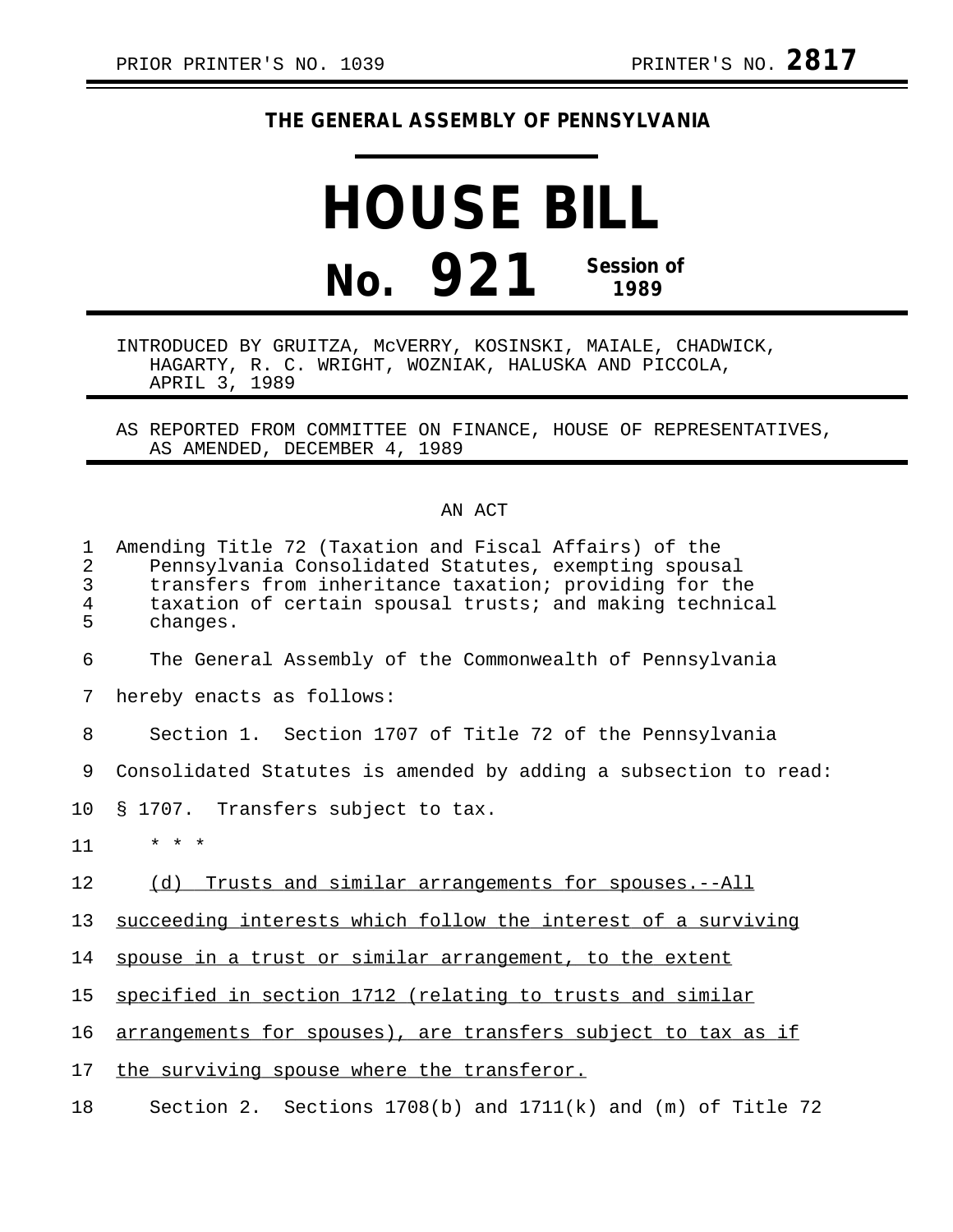1 are amended to read:

2 § 1708. Joint tenancy.

 $3 * * * *$ 

4 (b) Husband and wife.--[Except as provided in subsection 5 (c), this] This section shall not apply to property and \_\_\_\_ 6 interests in property passing by right of survivorship to the 7 survivor of husband and wife.

8 \* \* \*

9 § 1711. Transfers not subject to tax.

10 \* \* \*

11 (k) Property subject to power of appointment.--Property 12 subject to a power of appointment, whether or not the power is 13 exercised, and notwithstanding any blending of such property 14 with the property of the donee, is exempt from inheritance tax 15 in the estate of the donee of the power of appointment, except 16 as provided in section 1712 (relating to trust and similar 17 arrangements for spouses).

18 \* \* \*

19 (m) Husband and wife.--Transfers of property to or for the 20 use of a husband or wife of the decedent are exempt from 21 inheritance tax. Property owned by husband and wife with right 22 of survivorship is exempt from inheritance tax. [If the 23 ownership was created within the meaning of section  $1707(c)(3)$ 24 the entire interest transferred shall be subject to tax under 25 section  $1707(c)(3)$  as though a part of the estate of the spouse 26 who created the co-ownership.]

27 \* \* \*

28 Section 3. Title 72 is amended by adding a section to read: 29 § 1712. Trusts and similar arrangements for spouses.

30 In the case of a transfer of property for the sole use of the 19890H0921B2817 - 2 -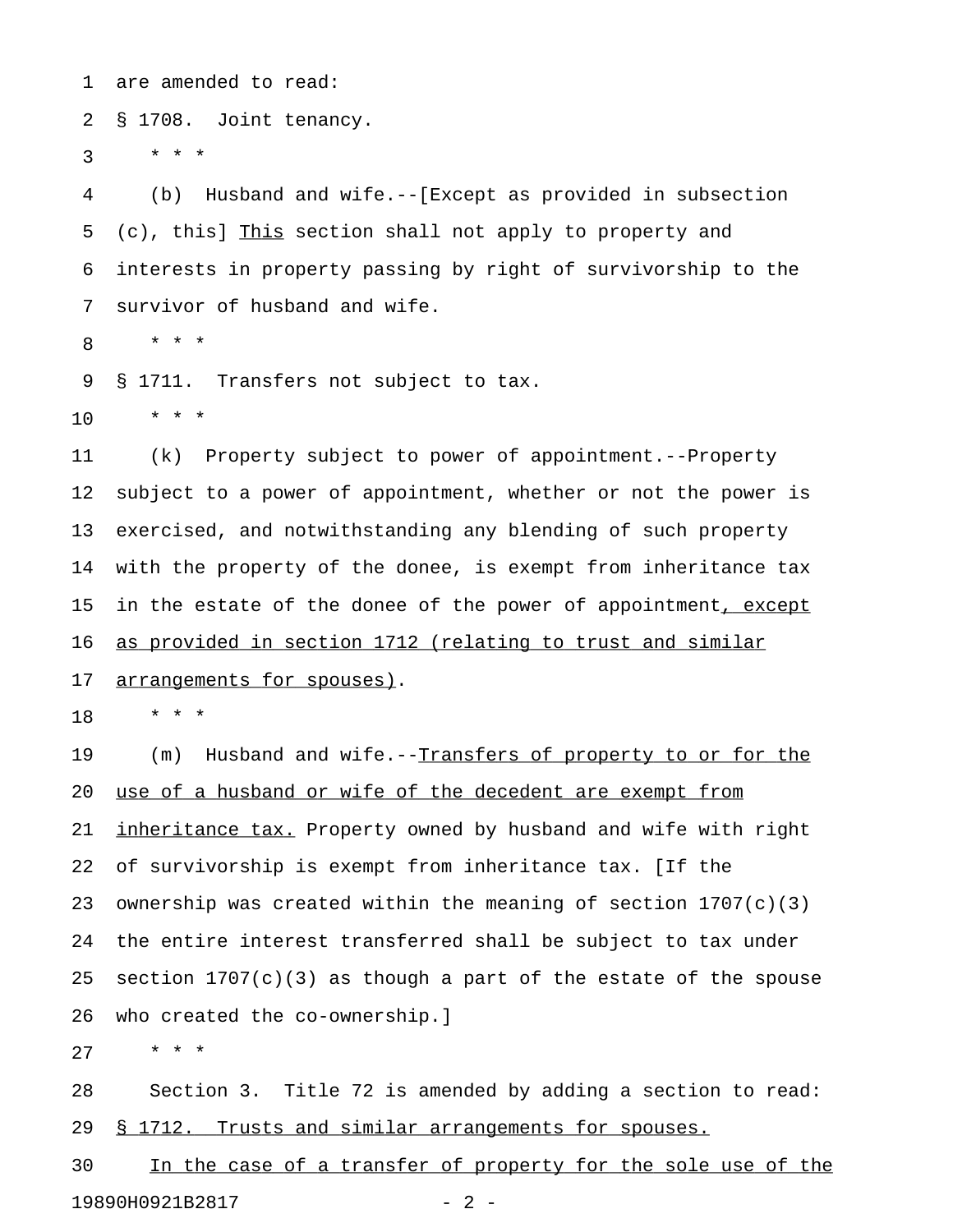| 1  | transferor's surviving spouse during the surviving spouse's             |
|----|-------------------------------------------------------------------------|
| 2  | lifetime, all succeeding interests which follow the interest of         |
| 3  | the surviving spouse shall not be subject to tax as transfers by        |
| 4  | the transferor, but rather shall be deemed to be transfers              |
| 5  | subject to tax by the surviving spouse of the property held in          |
| 6  | the trust or similar arrangement at the death of the surviving          |
| 7  | spouse. Such succeeding interests shall be valued at the death          |
| 8  | of the surviving spouse and taxed at the tax rates applicable to        |
| 9  | dispositions by the surviving spouse. Any exemption from tax            |
| 10 | based upon the kind or location of property shall be based upon         |
| 11 | the kind or location of property held in the trust or similar           |
| 12 | arrangement at the surviving spouse's death.                            |
| 13 | Sections $1716(a)(1)$ and $(2)$ and $(e)$ and $1730(1)$<br>Section 4.   |
| 14 | and (2) of Title 72 are amended to read:                                |
| 15 | Inheritance tax.<br>§ 1716.                                             |
| 16 | Rate of tax.--<br>(a)                                                   |
| 17 | Inheritance tax upon the transfer of property<br>(1)                    |
| 18 | passing to or for the use of any of the following shall be at           |
| 19 | the rate of 6%:                                                         |
| 20 | (i) Grandfather, grandmother, father, mother[,                          |
| 21 | husband, wife] and lineal descendants.                                  |
| 22 | (ii) Wife or widow and husband or widower of a                          |
| 23 | child.                                                                  |
| 24 | (2)<br>INHERITANCE TAX UPON THE TRANSFER OF PROPERTY<br>$\,<\,$         |
| 25 | PASSING TO OR FOR THE USE OF A HUSBAND OR WIFE SHALL BE:                |
| 26 | AT THE RATE OF 5% FOR ESTATES OF DECEDENTS DYING<br>( I )               |
| 27 | ON OR AFTER JULY 1, 1990 AND BEFORE JULY 1, 1991; OR                    |
| 28 | AT THE RATE OF 3% FOR ESTATES OF DECEDENTS<br>(II)                      |
| 29 | DYING ON OR AFTER JULY 1, 1991 AND BEFORE JULY 1, 1992.                 |
| 30 | Inheritance tax upon the transfer of property<br>$(2)$ $(3)$<br>$\,<\,$ |
|    | 19890H0921B2817<br>$-3-$                                                |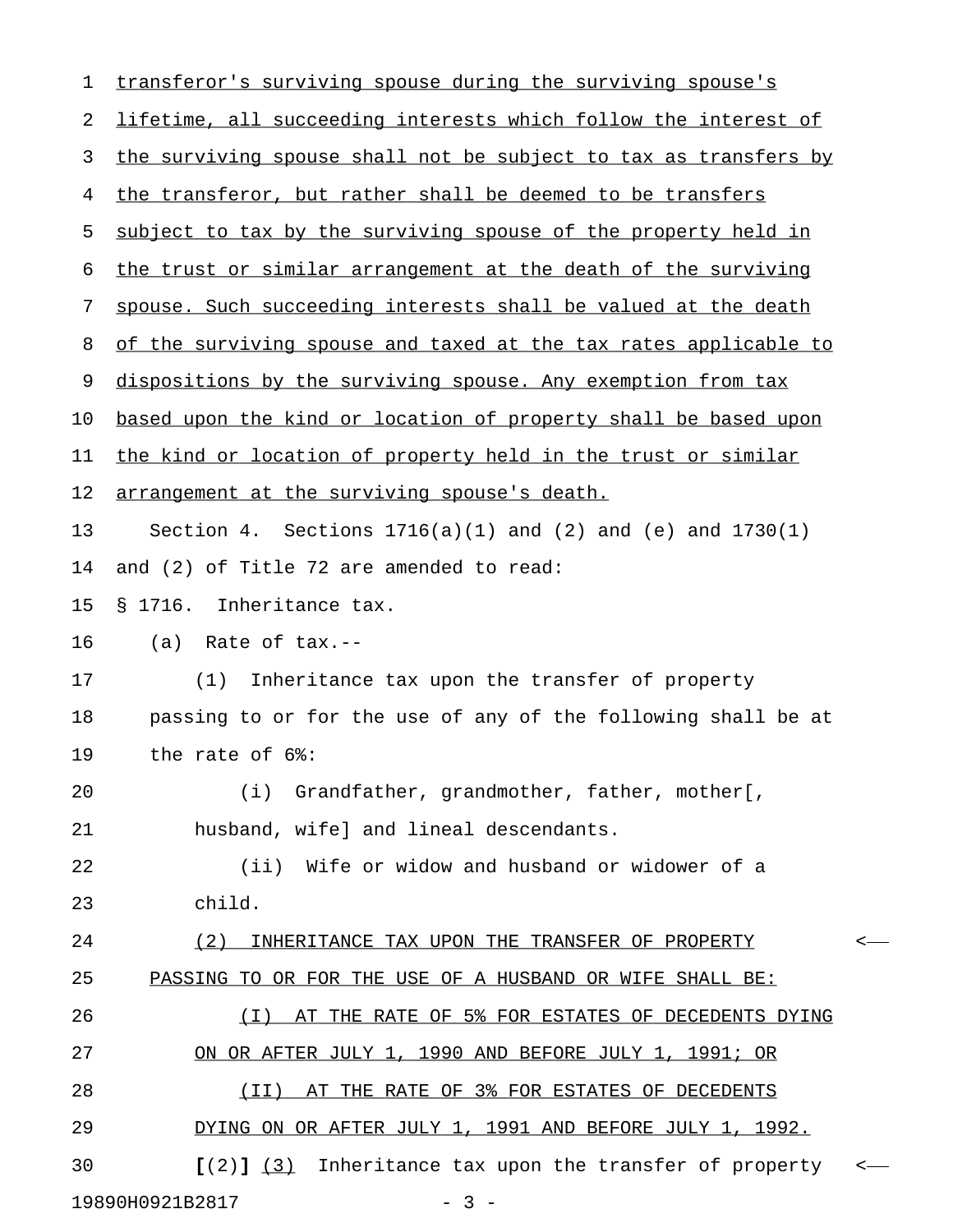1 passing to or for the use of all persons other than those 2 designated in paragraph (1) OR (2) or exempt under section  $\leftarrow$ 3 1711(m) (relating to transfers not subject to tax) shall be 4 at the rate of 15%.

5  $[(3)]$  (4) WHEN PROPERTY PASSES TO OR FOR THE USE OF A < 6 HUSBAND AND WIFE WITH RIGHT OF SURVIVORSHIP, ONE OF WHOM IS 7 TAXABLE AT A RATE LOWER THAN THE OTHER, THE LOWER RATE OF TAX 8 SHALL BE APPLIED TO THE ENTIRE INTEREST.

9 \* \* \*

10 (e) Compromise as to rate of future interests.--If the rate 11 of tax which will be applicable when [a future] an interest 12 vests in possession and enjoyment cannot be established with 13 certainty, the department, after consideration of relevant 14 actuarial factors, valuations and other pertinent circumstances, 15 may enter into an agreement with the person responsible for 16 payment to establish a specified amount of tax which, when paid 17 within 60 days after the agreement, shall constitute full 18 payment of all tax otherwise due upon such transfer. Rights of 19 withdrawal of a surviving spouse not exercised within nine 20 months of the transferor's death shall be ignored in making such 21 calculations.

22 \* \* \*

23 § 1730. Deductions not allowed.

24 The following are not deductible:

25 [(1) The value of assets claimed for the spouse's 26 allowance under 20 Pa.C.S. § 2102 (relating to share of 27 surviving spouse).]

28 (2) Claims of a former [or surviving] spouse, or others, 29 under an agreement between the former [or surviving] spouse 30 and the decedent, insofar as they arise in consideration of a 19890H0921B2817 - 4 -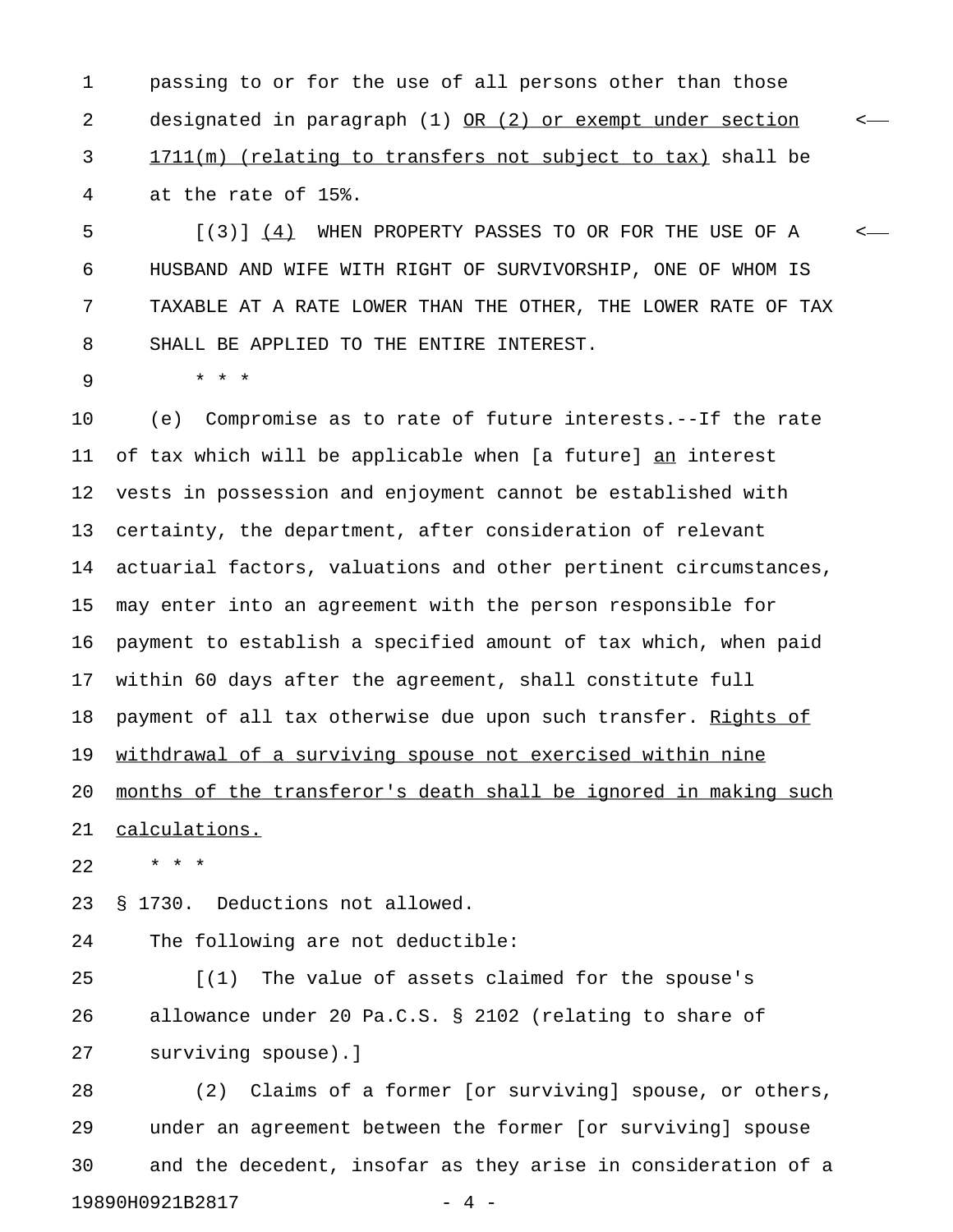1 relinquishment or promised relinquishment of marital or 2 support rights.

 $3 * * * *$ 

4 Section 5. Section 1744 is amended by adding a subsection to 5 read:

6 § 1744. Source of payment.

7 \* \* \*

8 (e.1) Trusts for spouses.--In the absence of a contrary 9 <u>intent appearing in the instrument creating the trust or similar</u> 10 arrangement, and in the absence of a contrary direction by the 11 surviving spouse, the inheritance tax, including interest, due 12 at the death of a surviving spouse with respect to a trust or 13 similar arrangement to which section 1712 (relating to trusts 14 and similar arrangements for spouses) is applicable shall be 15 paid out of the principal of the trust or similar arrangement. 16 The payment shall be made by the trustee or other fiduciary in 17 possession of the property and, if not so paid, shall be made by 18 the transferee of such principal. 19 Section 6. This act shall apply to the estates of all  $\sim$ 20 decedents dying on or after the effective date of this act. 21 Section 7. This act shall take effect July 1, 1989, or 22 immediately, whichever is later. 23 SECTION 6. (A) THE AMENDMENT TO SECTION 4 (SECTION < 24 1716(A)(2)) SHALL APPLY TO THE ESTATES OF ALL DECEDENTS DYING ON 25 OR AFTER JULY 1, 1990, AND TO INTER VIVOS TRANSFERS MADE BY 26 DECEDENTS DYING ON OR AFTER JULY 1, 1990, REGARDLESS OF THE DATE

27 OF THE TRANSFER.

28 (B) THE REMAINDER OF THIS ACT SHALL APPLY TO THE ESTATES OF 29 DECEDENTS DYING ON OR AFTER JULY 1, 1992, AND TO INTER VIVOS 30 TRANSFERS MADE BY DECEDENTS DYING ON OR AFTER JULY 1, 1992, 19890H0921B2817 - 5 -